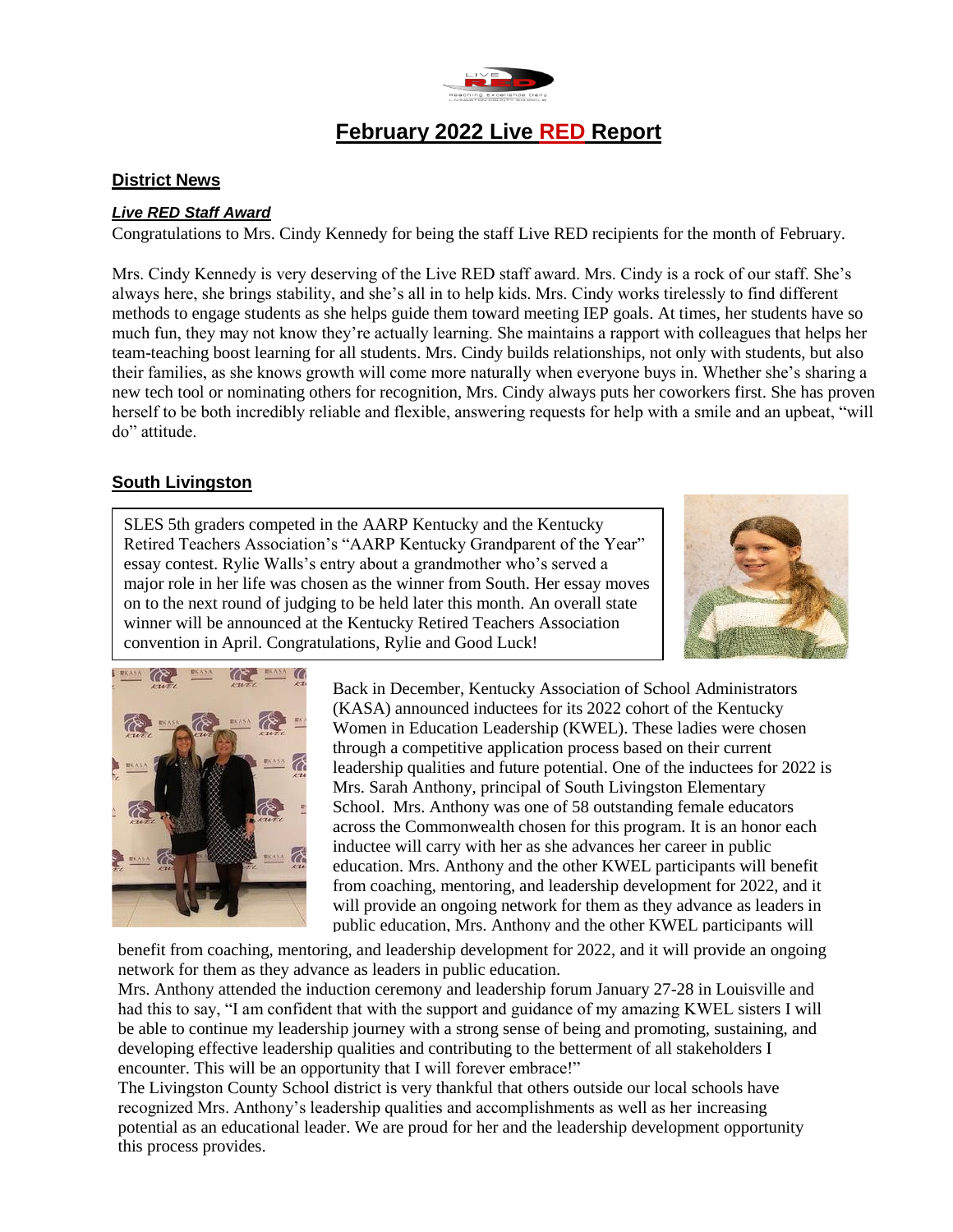



SLES kindergarteners and 1st graders celebrated the 100th Day of School. Many students even dressed up like 100-year-old folks. They read several books about the 100th day. Students did several counting activities involving manipulatives like candy, coins, snack foods, and STEM snap cubes. Students wrote "If I had \$100, I would buy wand drew pictures of things would and would not want 100 of. They even rotated through exercise sets to get 100 wiggles out. It was a day of fun learning and sweet treats that these kids won't forget.

#### **January Students of the Month**

K: Mattie Parks 1st: Adalyn Dodds 2nd: Ema Kidd 3rd: Averee Hinzman 4th: Allaina Woodruff 5th: AnnaLee Keeling

#### **LCMS**



We are very proud of Chloe Case a  $6<sup>th</sup>$ grade student who played Matilda, in the MainStage School of Performing Arts play. She did an amazing job and will be playing the dragon in Shrek in March.

#### LCMS D.A.R.E Program With Officer Greg Moyers.



#### **LCMS February Students of the Month:** 6th Grade: Evan Taylor and Taylor Leahy 7th Grade: Braiden Jackson and Kameron Holt 8th Grade: Braiden Duncan and Keilee Lyte

Livingston County Middle School recognized their 2021-22 winter sport athletes at LCHS on Tuesday, February 8 for their time and dedication both to their extracurricular activities and their work in the classroom. Students recognized were: Logan Wring, Avery Zaim, Ryder Watson, Aubrey Leahy, Hadley Hargrove, Katelynn Jackson, Joshua Turner, Adriel Barnes, Bella Freeman, and Maddison Reaves. All maintain a 3.5 grade point average or higher while competing in numerous after-school activities.

We had several students participate in the Livingston County Trash Sculpture contest by the Livingston County 4-H. Overall winners for the middle school level were: Josh Ross with his LA Lakers Silverware Holders, Marshall Ross with his Toy Cars and Tower, and Tori Ross with her Winter Ice Skating Decor. Josh Ross went on to place 2nd in the region for his submission.

Next week, Livingston County Middle School will recognize Kindness Week and make it a point to do random acts of kindness for each other and members of the community and local area. Ms. Dana Crawford, Ms. Kenley Ringstaff, and several students work to put this event on for students each year, encouraging students to be kind, respectful, and courteous of others.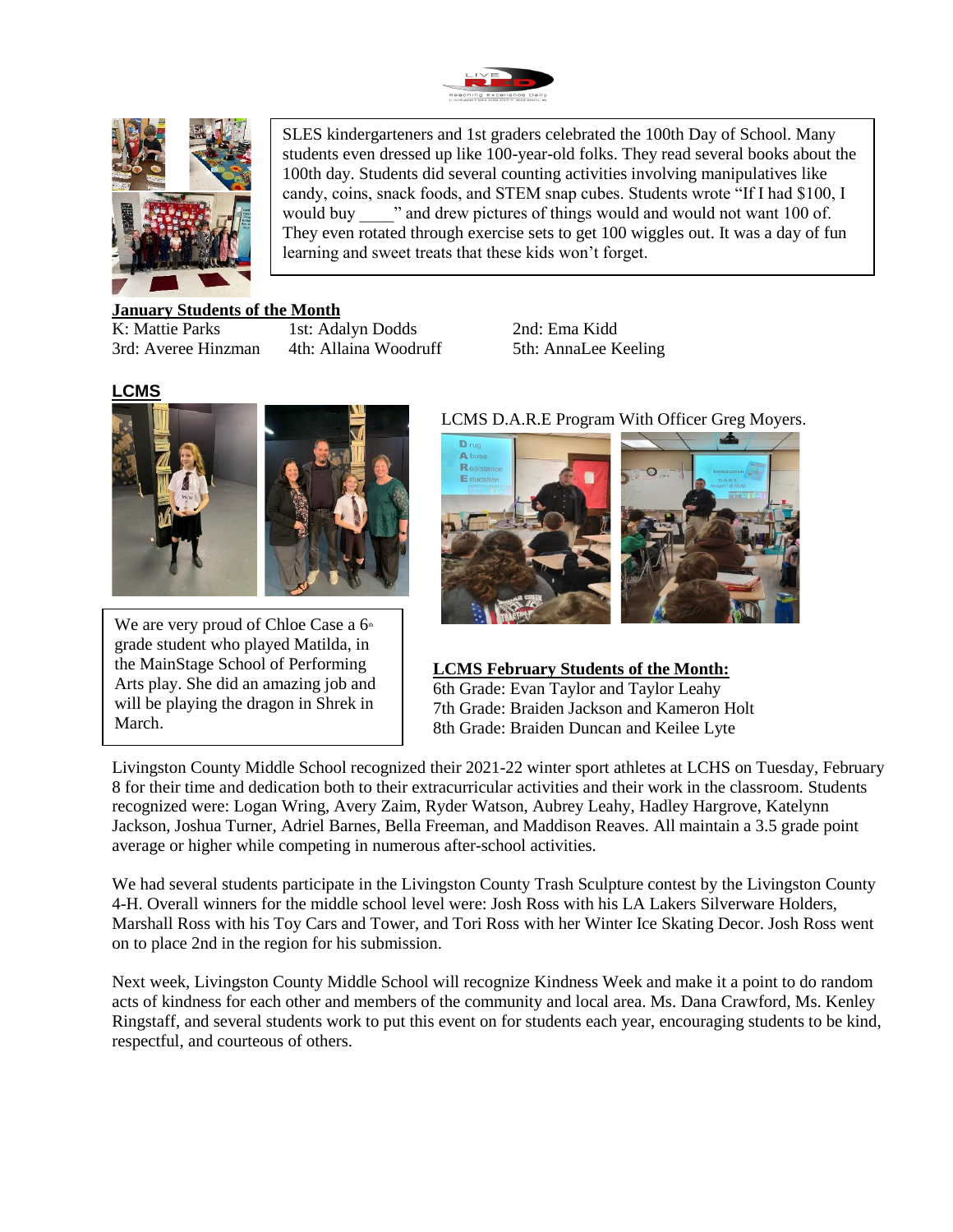

## **North Livingston**



The 100th day of school was celebrated in big fashion at NLES on Tuesday, Feb. 8.



Third grade scholars are currently doing a reading unit on *The Chocolate Touch* by Patrick Skene Catling and participating in Flashlight Friday Reading. Also fidget spinners are being used to help with fact fluency.



#### **December Students of the Month**:

Dezmay Taylor Knox Kitchens Ava Barnes Bradie Hackney Allie Vincent Addison Tramble

3rd grader Eden Crenshaw completed all 21 levels of Lexia Core 5!



# **January Students of the Month:**

Lane Cannon, Bella Fisher, Ranslee Reed, Jase Smith, Cora Tharp and Savannah Padon





Students who leveled up two or more times in Lexia Core5 were able to throw pie in Mr. Mott's face!

## **LCHS**

Congratulations to LCHS Juniors – Ashley Adams, Bella Chittenden, Rylee Culver & Alex Parks - who completed the application process for the Governor's Scholars Program. Their applications have been submitted and we will know in early April if they have been admitted.